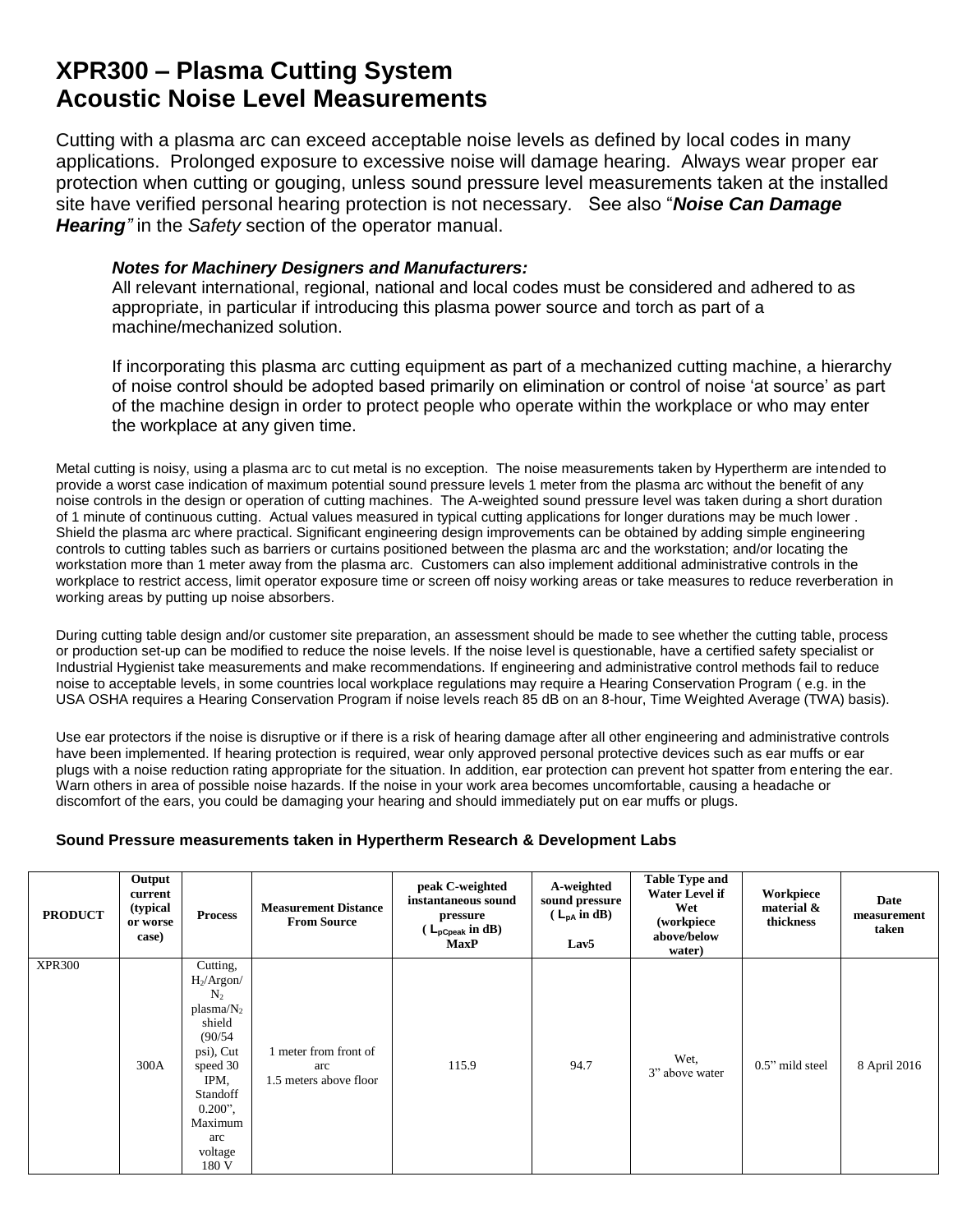| <b>PRODUCT</b> | Output<br>current<br>(typical<br>or worse<br>case) | <b>Process</b>                                                                                                                                                                     | <b>Measurement Distance</b><br><b>From Source</b>            | peak C-weighted<br>instantaneous sound<br>pressure<br>$(L_{pCpeak} \text{ in dB})$<br><b>MaxP</b> | A-weighted<br>sound pressure<br>$(L_{pA} \text{ in } dB)$<br>Lav5 | <b>Table Type and</b><br>Water Level if<br>Wet<br>(workpiece<br>above/below<br>water) | Workpiece<br>material &<br>thickness | <b>Date</b><br>measurement<br>taken |
|----------------|----------------------------------------------------|------------------------------------------------------------------------------------------------------------------------------------------------------------------------------------|--------------------------------------------------------------|---------------------------------------------------------------------------------------------------|-------------------------------------------------------------------|---------------------------------------------------------------------------------------|--------------------------------------|-------------------------------------|
| <b>XPR300</b>  | 300A                                               | Cutting,<br>$H_2/Argon/$<br>$\rm N_2$<br>plasma/ $N_2$<br>shield<br>(90/54)<br>psi), Cut<br>speed 30<br>IPM,<br>Standoff<br>$0.200$ ",<br>Maximum<br>arc<br>voltage<br>180V        | 2 meters from front of<br>arc<br>1.5 meters above floor      | 115.9                                                                                             | 94.7                                                              | Wet,<br>3" above water                                                                | 0.5" mild steel                      | 8 April 2016                        |
| <b>XPR300</b>  | 300A                                               | Cutting,<br>$H_2/Argon/$<br>$\mathrm{N}_2$<br>plasma/ $N_2$<br>shield<br>(90/54)<br>psi), Cut<br>speed 30<br>IPM,<br>Standoff<br>$0.200$ ",<br>Maximum<br>arc<br>voltage<br>180V   | 2 meters from left side<br>of arc,<br>1.5 meters above floor | 115.9                                                                                             | 95.0                                                              | Wet,<br>3" above water                                                                | 0.5" mild steel                      | 8 April 2016                        |
| <b>XPR300</b>  | 300A                                               | Cutting,<br>$\rm N_2$<br>plasma/H <sub>2</sub><br>O shield<br>(90/22)<br>psi), Cut<br>speed 30<br>IPM,<br>Standoff<br>$0.200$ ",<br>Maximum<br>arc<br>voltage<br>170 V             | 1 meter away from front<br>of arc,<br>1.5 meters above floor | 115.9                                                                                             | 94.0                                                              | Wet,<br>3" above water                                                                | 0.5" mild steel                      | 8 April 2016                        |
| <b>XPR300</b>  | 300A                                               | Cutting,<br>$\rm N_2$<br>plasma/H <sub>2</sub><br>O shield<br>(90/22)<br>psi), Cut<br>speed 30<br>IPM,<br>Standoff<br>$0.200$ ",<br>Maximum<br>arc<br>voltage<br>$170\,\mathrm{V}$ | 2 meters from front of<br>arc<br>1.5 meters above floor      | 115.9                                                                                             | 94.3                                                              | Wet,<br>3" above water                                                                | 0.5" mild steel                      | 8 April 2016                        |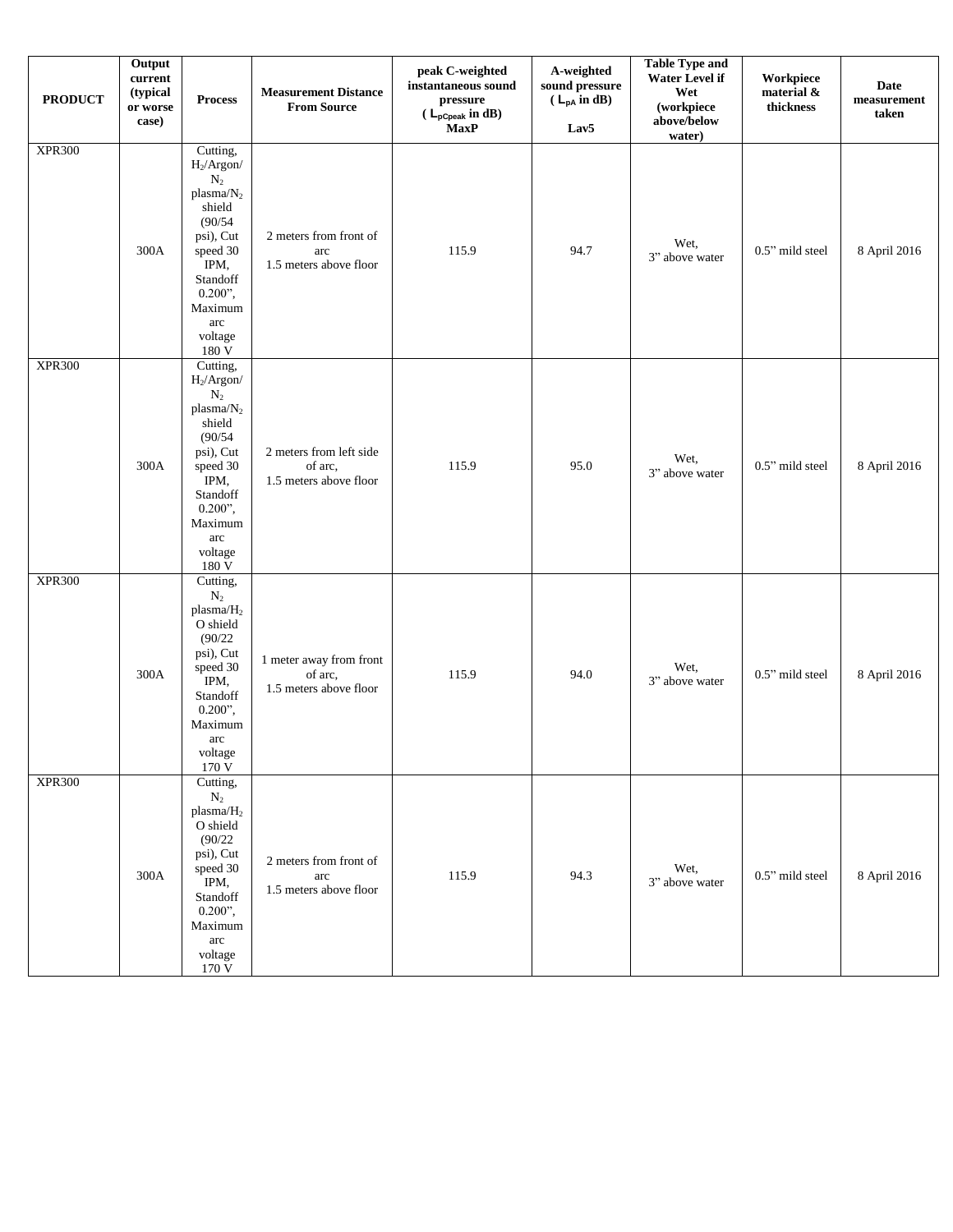| <b>PRODUCT</b> | Output<br>current<br>(typical<br>or worse<br>case) | <b>Process</b>                                                                                                                                                         | <b>Measurement Distance</b><br><b>From Source</b>             | peak C-weighted<br>instantaneous sound<br>pressure<br>$(L_{pCpeak} \text{ in dB})$<br><b>MaxP</b> | A-weighted<br>sound pressure<br>$(L_{pA} \text{ in } dB)$<br>Lav5 | <b>Table Type and</b><br><b>Water Level if</b><br>Wet<br>(workpiece<br>above/below<br>water) | Workpiece<br>material &<br>thickness | <b>Date</b><br>measurement<br>taken |
|----------------|----------------------------------------------------|------------------------------------------------------------------------------------------------------------------------------------------------------------------------|---------------------------------------------------------------|---------------------------------------------------------------------------------------------------|-------------------------------------------------------------------|----------------------------------------------------------------------------------------------|--------------------------------------|-------------------------------------|
| <b>XPR300</b>  | 300A                                               | Cutting,<br>$\rm N_2$<br>plasma/ $H_2$<br>O shield<br>(90/22)<br>psi), Cut<br>speed 30<br>IPM,<br>Standoff<br>$0.200$ ",<br>Maximum<br>arc<br>voltage<br>170 V         | 2 meters from left side<br>of arc<br>1.5 meters above floor   | 115.9                                                                                             | 94.7                                                              | Wet,<br>3" above water                                                                       | 0.5" mild steel                      | 8 April 2016                        |
| <b>XPR300</b>  | 300A                                               | Cutting,<br>$\rm N_2$<br>plasma/<br>$N_2$ shield<br>(90/45)<br>psi), Cut<br>speed 70<br>IPM,<br>Standoff<br>$0.13$ ",<br>Maximum<br>arc<br>voltage<br>$168~\mathrm{V}$ | 1 meter from right side<br>of arc<br>1.5 meters above floor   | 115.9                                                                                             | 94.5                                                              | Wet,<br>3.25" above water                                                                    | 3/4" mild steel                      | 8 April 2016                        |
| <b>XPR300</b>  | 300A                                               | Cutting,<br>$\rm N_2$<br>plasma/<br>$\rm N_2$ shield<br>(90/45)<br>psi), Cut<br>speed 70<br>IPM,<br>Standoff<br>$0.13$ ",<br>Maximum<br>arc<br>voltage<br>168 V        | 2 meters from right side<br>of arc,<br>1.5 meters above floor | 115.9                                                                                             | 94.5                                                              | Wet,<br>3.25" above water                                                                    | 3/4" mild steel                      | 8 April 2016                        |
| <b>XPR300</b>  | 300A                                               | Cutting,<br>$\rm N_2$<br>plasma/<br>$N_2$ shield<br>(90/45)<br>psi), Cut<br>speed 70<br>IPM,<br>Standoff<br>$0.13$ ",<br>Maximum<br>arc<br>voltage<br>168V             | 3 meters from right side<br>of arc<br>1.5 meters above floor  | 115.9                                                                                             | 94.4                                                              | Wet,<br>3.25" above water                                                                    | 3/4" mild steel                      | 8 April 2016                        |
| <b>XPR300</b>  | 300A                                               | Cutting,<br>$\rm N_2$<br>plasma/<br>$N_2$ shield<br>(90/45)<br>psi), Cut<br>speed 70<br>IPM,<br>Standoff<br>$0.13$ ",<br>Maximum<br>arc<br>voltage<br>168V             | 5 meters from right side<br>of arc<br>1.5 meters above floor  | 115.9                                                                                             | 94.2                                                              | Wet,<br>3.25" above water                                                                    | 3/4" mild steel                      | 8 April 2016                        |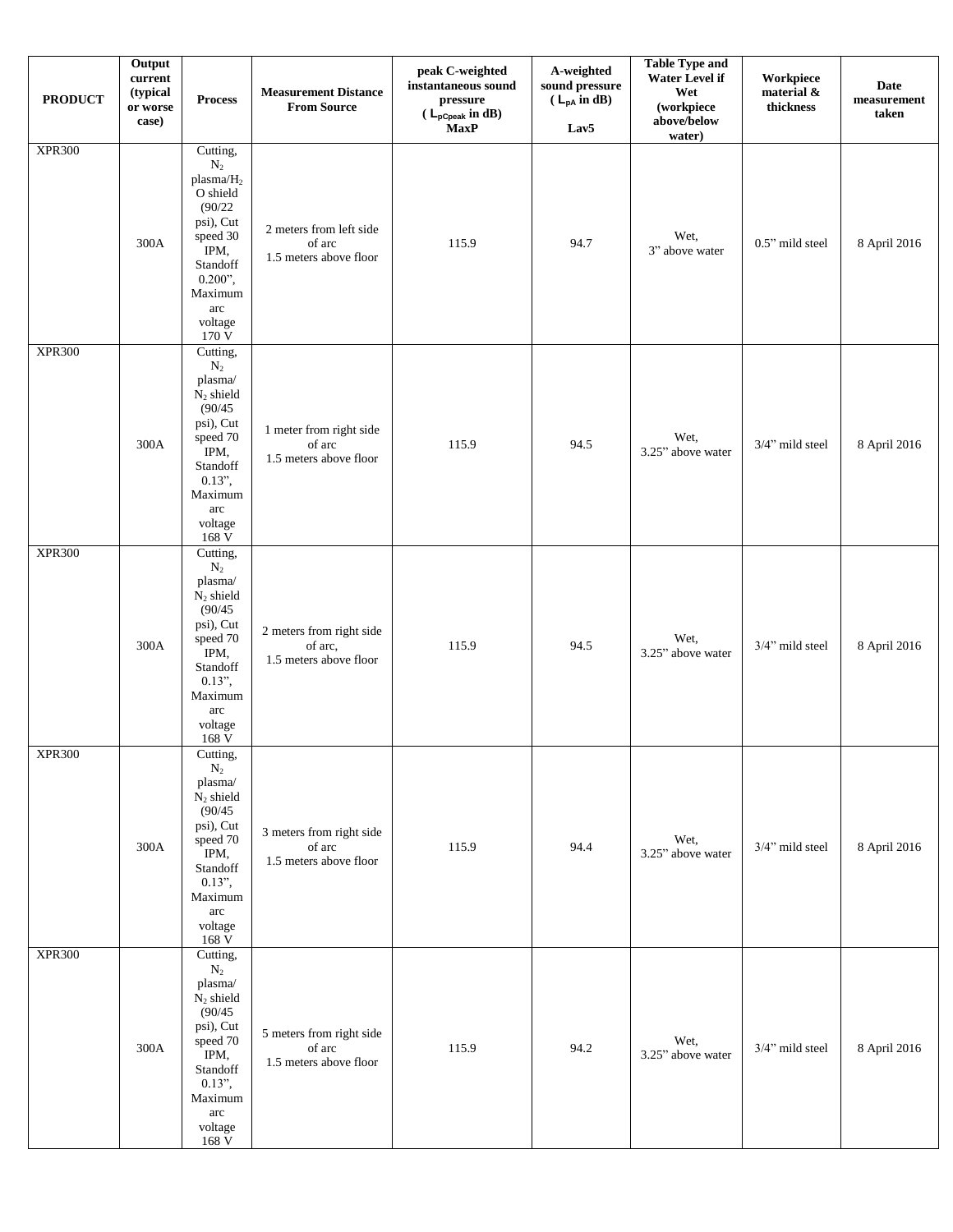| <b>PRODUCT</b> | Output<br>current<br>(typical<br>or worse<br>case) | <b>Process</b>                                                                                                                                                  | <b>Measurement Distance</b><br><b>From Source</b>             | peak C-weighted<br>instantaneous sound<br>pressure<br>( $\mathsf{L}_{\mathsf{pCpeak}}$ in dB)<br><b>MaxP</b> | A-weighted<br>sound pressure<br>$(L_{pA} \text{ in } dB)$<br>Lav <sub>5</sub> | <b>Table Type and</b><br>Water Level if<br>Wet<br>(workpiece<br>above/below<br>water) | Workpiece<br>material &<br>thickness | <b>Date</b><br>measurement<br>taken |
|----------------|----------------------------------------------------|-----------------------------------------------------------------------------------------------------------------------------------------------------------------|---------------------------------------------------------------|--------------------------------------------------------------------------------------------------------------|-------------------------------------------------------------------------------|---------------------------------------------------------------------------------------|--------------------------------------|-------------------------------------|
| <b>XPR300</b>  | 300A                                               | Cutting,<br>$\mathrm{O}_2$<br>plasma/<br>Air shield<br>(90/27)<br>psi), Cut<br>speed 105<br>IPM,<br>Standoff<br>$0.13$ ",<br>Maximum<br>arc<br>voltage<br>154 V | 1 meter from front of<br>arc.<br>1.5 meters above floor       | 113.3                                                                                                        | 90.7                                                                          | Wet,<br>3.25" above water                                                             | 3/4" mild steel                      | 8 April 2016                        |
| <b>XPR300</b>  | 300A                                               | Cutting,<br>$\mathrm{O}_2$<br>plasma/<br>Air shield<br>(90/27)<br>psi), Cut<br>speed 105<br>IPM,<br>Standoff<br>$0.13$ ",<br>Maximum<br>arc<br>voltage<br>154 V | 1 meter from right side<br>of arc,<br>1.5 meters above floor  | 115.9                                                                                                        | 93.1                                                                          | Wet,<br>3.25" above water                                                             | 3/4" mild steel                      | 8 April 2016                        |
| <b>XPR300</b>  | 300A                                               | Cutting,<br>$\mathbf{O}_2$<br>plasma/<br>Air shield<br>(90/27)<br>psi), Cut<br>speed 105<br>IPM,<br>Standoff<br>$0.13$ ",<br>Maximum<br>arc<br>voltage<br>154 V | 2 meters from right side<br>of arc<br>1.5 meters above floor  | 115.9                                                                                                        | 94.5                                                                          | Wet,<br>3.25" above water                                                             | 3/4" mild steel                      | 8 April 2016                        |
| <b>XPR300</b>  | 300A                                               | Cutting,<br>O <sub>2</sub><br>plasma/<br>Air shield<br>(90/27)<br>psi), Cut<br>speed 105<br>IPM,<br>Standoff<br>$0.13$ ",<br>Maximum<br>arc<br>voltage<br>154V  | 3 meters from right side<br>of arc<br>1.5 meters above floor  | 115.9                                                                                                        | 94.8                                                                          | Wet,<br>3.25" above water                                                             | 3/4" mild steel                      | 8 April 2016                        |
| <b>XPR300</b>  | 300A                                               | Cutting,<br>O <sub>2</sub><br>plasma/<br>Air shield<br>(90/27)<br>psi), Cut<br>speed 105<br>IPM,<br>Standoff<br>$0.13$ ",<br>Maximum<br>arc<br>voltage<br>154V  | 5 meters from right side<br>of arc,<br>1.5 meters above floor | 115.9                                                                                                        | 94.7                                                                          | Wet.<br>3.25" above water                                                             | 3/4" mild steel                      | 8 April 2016                        |